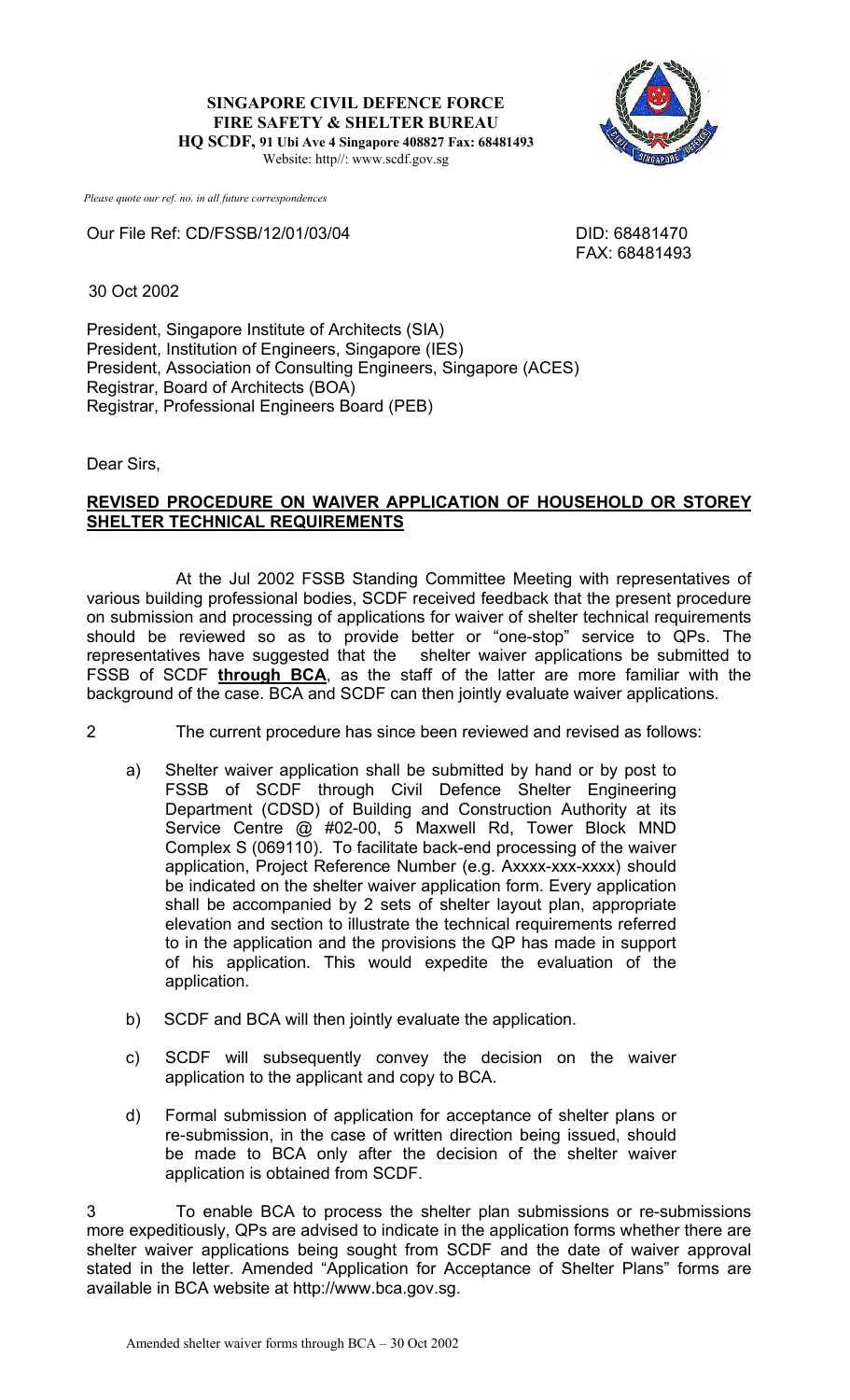4 The above waiver application procedure shall take effect from **1st Dec 2002.** A copy of the amended shelter waiver application form is shown in **Annex A**. It is also available in the SCDF website: www.scdf.gov.sg

5 Please contact Maj Chan Keen Mun at 68481406, or me should you require any clarification.

6 We would appreciate it if you could disseminate the contents of this circular to members of your Institution or Association.

Yours faithfully,

Maj Chong Kim Yuan OIC Shelter Development for Commissioner, Singapore Civil Defence Force

cc

CEO, BCA All members of FSSB Standing Committee President, IFE President, SISV President REDAS CEO, HDB Group President, PSA Corp CEO, JTC CE, LTA (Attn: Mohinder Singh) CE, PSB Corp (Attn: Mr Lau Keong Ong/Ms Tan Chiew Wah) CEO, BCA Attn: Deputy CEO (Building Control) Director (Special Functions) Senior Manager (CDSD) Manager (CDAS)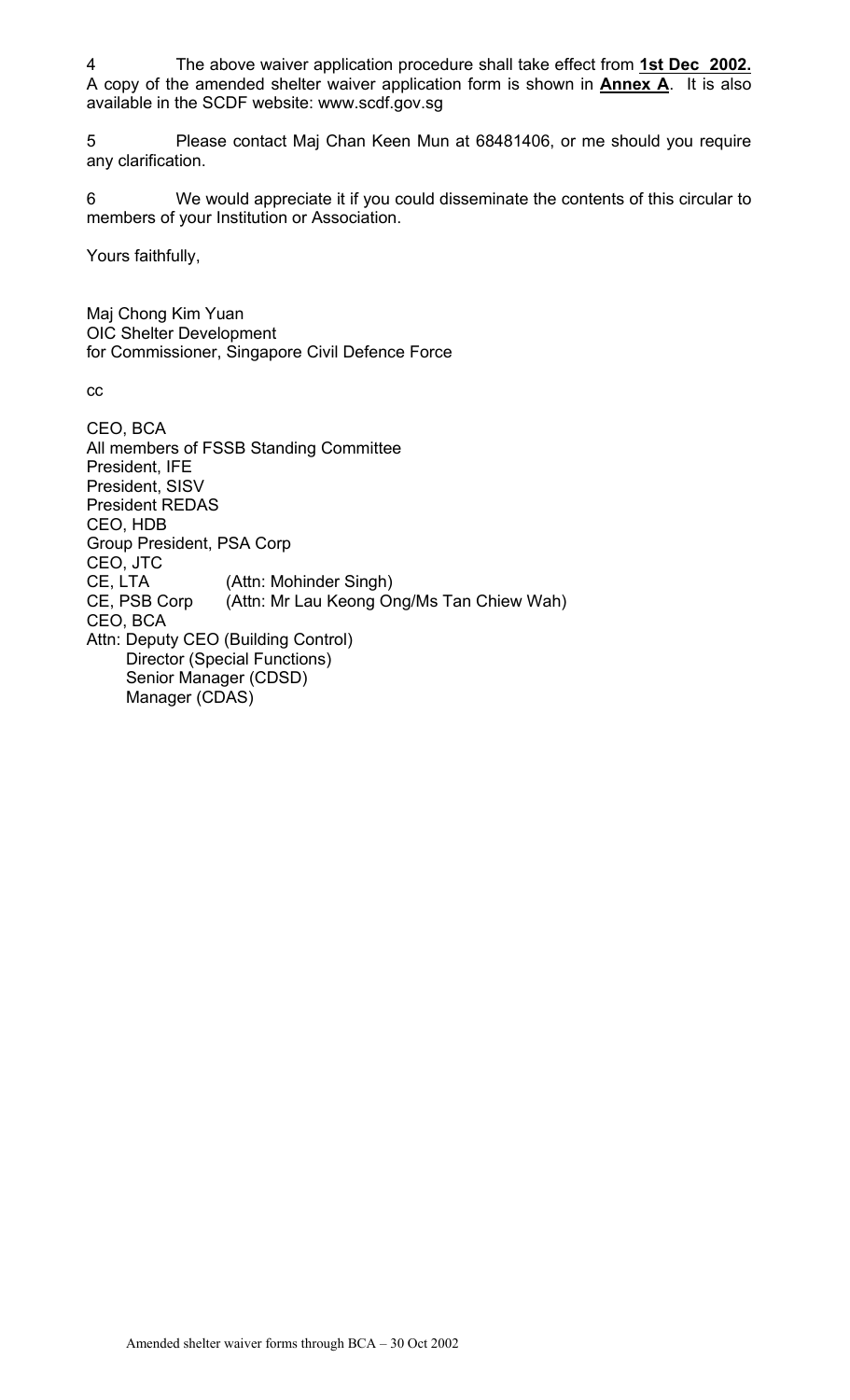| APPLICATION FOR WAIVER OF CIVIL DEFENCE SHELTER REQUIREMENTS<br>SECTION 14 OF THE CIVIL DEFENCE SHELTER ACT 1997]                                                                |                                                                                                                                                                                                                                                                           |                               |           |                                                                                         |  |                |  |            |  |
|----------------------------------------------------------------------------------------------------------------------------------------------------------------------------------|---------------------------------------------------------------------------------------------------------------------------------------------------------------------------------------------------------------------------------------------------------------------------|-------------------------------|-----------|-----------------------------------------------------------------------------------------|--|----------------|--|------------|--|
| <b>COMISSIONER</b>                                                                                                                                                               |                                                                                                                                                                                                                                                                           |                               |           | <b>IMPORTANT</b><br>Applicant should read the Explanatory Notes below before            |  |                |  |            |  |
| HQ Singapore Civil Defence Force<br>Fire Safety & Shelter Bureau<br>91, Ubi Ave 4, Singapore 408827                                                                              |                                                                                                                                                                                                                                                                           |                               |           | completing this form.<br><b>FOR OFFICIAL USE</b><br>Waiver Case Ref No: CD/SB/A17/1/3/W |  |                |  |            |  |
| <b>Through:</b>                                                                                                                                                                  |                                                                                                                                                                                                                                                                           |                               |           |                                                                                         |  |                |  |            |  |
| <b>Civil Defence Shelter Engineering Department</b><br><b>Building and Construction Authority</b><br>5 Maxwell Rd, #02-00, Tower Block, MND Complex<br>Singapore 069110          |                                                                                                                                                                                                                                                                           |                               |           |                                                                                         |  |                |  |            |  |
| <b>SECTION I</b> (To be completed by applicant)<br>I hereby apply for waiver of the CD shelter requirements under the CD Shelter Act 1997 as quoted in the schedule overleaf for |                                                                                                                                                                                                                                                                           |                               |           |                                                                                         |  |                |  |            |  |
| the proposal described below:                                                                                                                                                    |                                                                                                                                                                                                                                                                           |                               |           |                                                                                         |  |                |  |            |  |
| A. Particulars Of Proposal<br><b>Project Ref No</b>                                                                                                                              |                                                                                                                                                                                                                                                                           | <b>Proposed Works</b>         |           |                                                                                         |  |                |  |            |  |
|                                                                                                                                                                                  |                                                                                                                                                                                                                                                                           |                               |           |                                                                                         |  |                |  |            |  |
| *Lot/Plot No.                                                                                                                                                                    |                                                                                                                                                                                                                                                                           |                               | House No. |                                                                                         |  |                |  |            |  |
| *TS/MK No.                                                                                                                                                                       | Building Postal Code (6 digits):                                                                                                                                                                                                                                          |                               |           |                                                                                         |  |                |  |            |  |
| <b>Street Name:</b>                                                                                                                                                              |                                                                                                                                                                                                                                                                           |                               |           |                                                                                         |  |                |  |            |  |
| <b>B.</b> Particulars Of Applicant                                                                                                                                               |                                                                                                                                                                                                                                                                           |                               |           |                                                                                         |  |                |  |            |  |
| <b>Applicant Name</b>                                                                                                                                                            |                                                                                                                                                                                                                                                                           |                               | Tel No.   |                                                                                         |  | Fax No.        |  |            |  |
| Company Name<br>Company Address                                                                                                                                                  |                                                                                                                                                                                                                                                                           |                               |           |                                                                                         |  |                |  |            |  |
|                                                                                                                                                                                  |                                                                                                                                                                                                                                                                           |                               |           |                                                                                         |  | Postal Code    |  |            |  |
| articulars Of Qualified Person                                                                                                                                                   |                                                                                                                                                                                                                                                                           |                               |           |                                                                                         |  |                |  |            |  |
| <b>Applicant Name</b>                                                                                                                                                            |                                                                                                                                                                                                                                                                           |                               | Tel No.   |                                                                                         |  | Fax No.        |  |            |  |
| Company Name                                                                                                                                                                     |                                                                                                                                                                                                                                                                           |                               |           |                                                                                         |  |                |  |            |  |
| Company Address                                                                                                                                                                  |                                                                                                                                                                                                                                                                           |                               |           |                                                                                         |  |                |  |            |  |
|                                                                                                                                                                                  |                                                                                                                                                                                                                                                                           |                               |           |                                                                                         |  |                |  |            |  |
|                                                                                                                                                                                  |                                                                                                                                                                                                                                                                           |                               |           |                                                                                         |  | Postal<br>Code |  |            |  |
| 1.                                                                                                                                                                               | In column (C) of section II, the applicant should state, with regard to the waiver sought, why he is unable to<br>comply with the current technical requirements for household shelters, or storey shelters where relevant,<br>relative to the circumstances of the case. |                               |           |                                                                                         |  |                |  |            |  |
| 2.                                                                                                                                                                               | Shelter wavier application shall be accompanied by 2 sets of shelter plans and submitted by post/<br>hand through BCA to FSSB of SCDF. The application will be jointly evaluated by SCDF and BCA.                                                                         |                               |           |                                                                                         |  |                |  |            |  |
| * Delete accordingly.                                                                                                                                                            |                                                                                                                                                                                                                                                                           | Tick the appropriate box thus |           |                                                                                         |  |                |  | $\sqrt{ }$ |  |